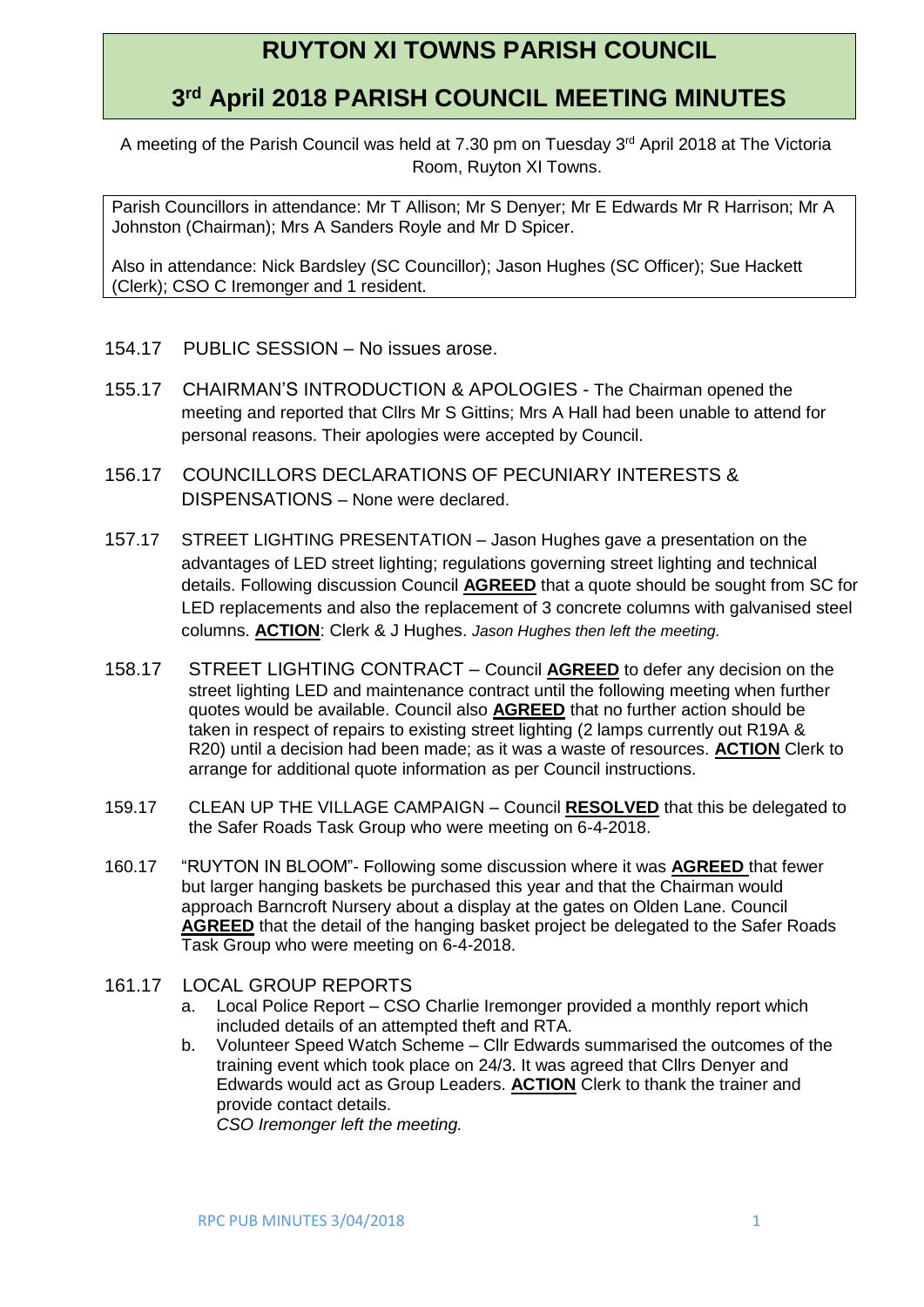162.17 SHROPSHIRE COUNCIL REPORT – Councillor Nick Bardsley reported on:

- Progress of the Baschurch Doctors Surgery project and need for local support; Council **AGREED** to write a letter of support. **ACTION** Clerk.
- Shropshire Council Local Plan Review Update and need for a representative from the Council to meet with Planning Officers to discuss its local development needs and input to the Local Plan. Council **AGREED** that the Chairman represent the PC.
- The North West Relief Road.
- Multi Agency Group to meet on 24 April at 8.30 am at Café Eleven.
- 163.17 THE CLIFFE The Chairman reported that Bradford Estates had agreed in principal to the PC acquiring the Cliffe for a given sum. He went on to report that Hatchers solicitors had agreed to act as the PC's solicitor (having provided a competitive quote of approx. £800) and that retrospective Council approval was required for this appointment.

Following further discussion Council **RESOLVED** that Hatchers Solicitors be appointed to act on behalf of the Council in the acquisition of the Cliffe and that the Chairman and Clerk be delegated by the Council to give instruction during the transaction. All councillors were required to provide ID to Hatchers as soon as possible.

- 164.17 NEW WEBSITE David Shearan summarised progress to date and that a link had been provided to councillors to view the developing website. Council **AGREED** that the website be launched on or close to 1/5/2018 and that Cllr Denyer act as Editor for the News Section and that the Clerk and Chairman be given similar access rights to upload Council Agendas, Minutes, Policies etc.
- 165.17 CLERK'S UPDATE REPORT & COMMUNICATION See Appendix A. In addition the Clerk summarised the GDPR Report & accompanying GDPR Toolkit which she had circulated to councillors; together with templated policies and documents. Council **AGREED** that a small task Group be set up consisting of the Chairman; Clerk and Cllr Denyer to review the documentation and make recommendations to Council at the May meeting as the legislation is to be passed on 25/5/2018 and affects the Council.

Council noted that the Local Government Ethical Standards Consultation was in progress.

- 166.17 COUNCIL CONFIRMATION & ACCEPTANCE OF PREVIOUS MEETING MINUTES - Draft minutes of the Council meeting held on 6 March 2018 as circulated and uploaded to the Council's website were **RESOLVED** as accurate and the Chairman was instructed to sign them as such.
- 167.17 FINANCE Council considered the following invoices and **RESOLVED** that they be authorised for payment; instructing the Chairman and Cllr Spicer to check the supporting invoices prior to signing the cheque payment:

| ChQ | Pavee        | Description                         |        |
|-----|--------------|-------------------------------------|--------|
| 912 | <b>SALC</b>  | <b>Annual Subscription Fee</b>      | 440.89 |
| 913 | <b>Clerk</b> | Reimbursement of expenses & mileage | 190.13 |
| 914 | E on         | <b>Street Lighting Survey</b>       | 180.00 |
| 915 | Café Eleven  | 24/3 Refreshments for Speed Watch   | 23.90  |
|     |              | Volunteers meeting                  |        |